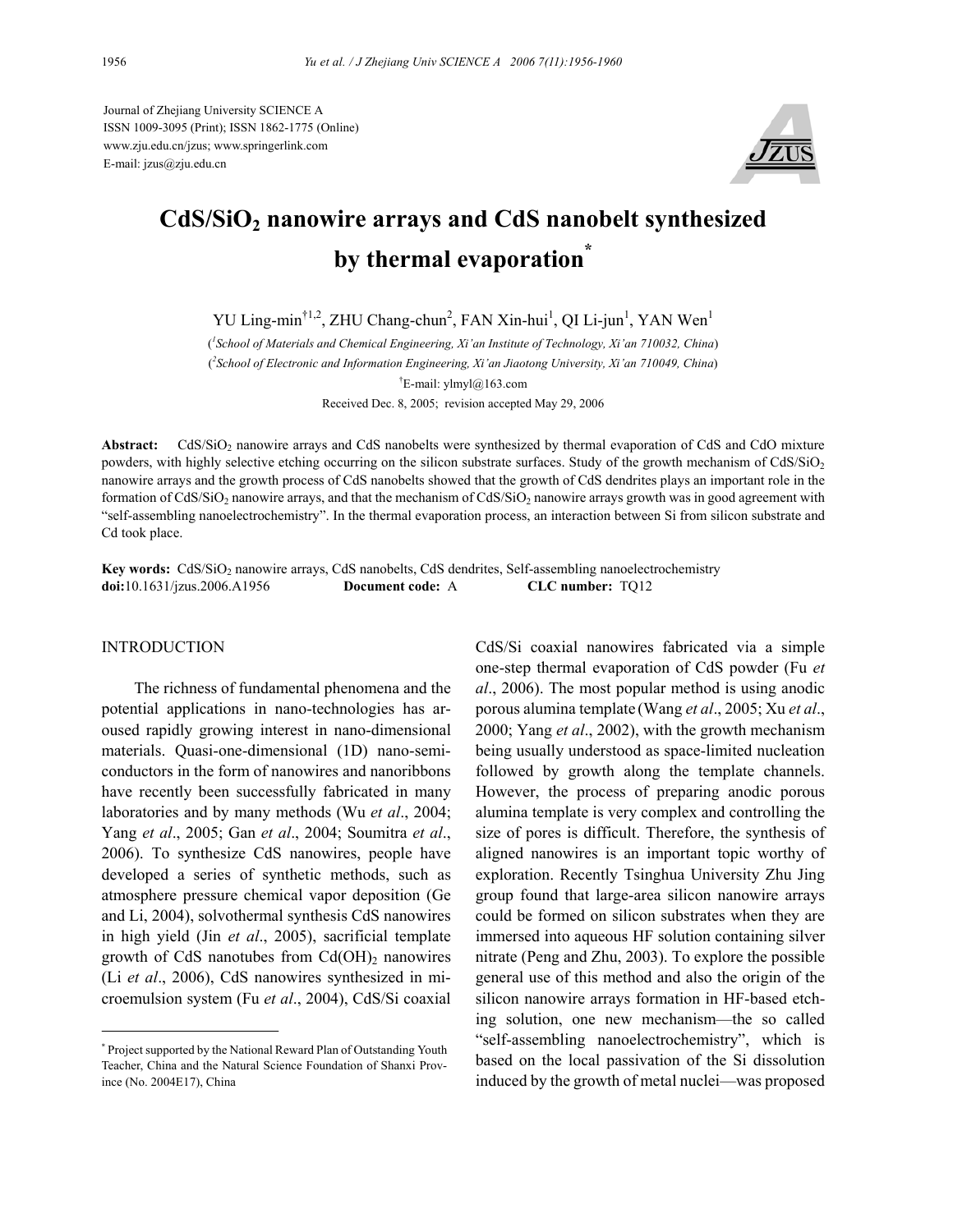for the formation of Si nanowire arrays. It was suggested that numerous nanometer-sized electrolytic cell arrays could be spontaneously assembled on the surface of silicon substrates in ionic metal HF solution. So that it is believed that highly selective etching could occur on the silicon substrate surface due to the presence of the nanometer-sized electrolytic cell arrays.

In this paper, we demonstrate that  $CdS/SiO<sub>2</sub>$ nanowire arrays could also be created on silicon substrate, which is not immersed in HF etching solution. On the surface of Si substrate compact CdS dendrite film and large areas  $CdS/SiO<sub>2</sub>$  nanowire arrays are always found.

# EXPERIMENTAL PROCESS

# **Sample preparation**

The equipment used for the present work is similar to that described previously. An alumina tube was mounted inside a tube furnace. Three grams CdS (99.999%) and CdO (99%) mixture powders (mass ratio=1:1) were placed near the middle of the high-temperature zone of the furnace. Ten polished silicon substrates about 5 mm wide and 10 mm long were ultrasonically cleaned in acetone, ethanol, deionized water for 20 min each, dipped in 20% HF for 20 min. And then, all the substrates were placed abreast at the alumina tube. The right side of the first Si substrate is apart from the left side of the source material 9.5 cm. The tube had previously been evacuated to a base pressure of  $10^{-2}$  torr by a mechanical pump before the starting materials were heated. The carrier gas of Ar admitted at the other end of the alumina tube flowed at 50 sccm (standard cubic centimeters per minute) at 300 torr after that, The temperature of the furnace was increased to 1150 °C and kept at the temperature for 1 h.

#### **Characterization methods**

The as-prepared product was first directly examined by scanning electron microscopy (SEM). Micro-structural characterization was carried out in a transmission electron microscopy (TEM) at accelerating voltage of 200 kV. The chemical compositions of the samples were determined by an energy dispersive X-ray (EDX) spectrometer attached to the SEM.

#### RESULTS AND DISCUSSION

The deposit  $CdS/SiO<sub>2</sub>$  nanowire arrays product includes two colors with yellow upside and white underside. The chemical composition of deposition is determined by X-ray energy dispersion (EDX) attached to SEM. The results showed that the white is  $SiO<sub>2</sub>$  and the yellow is CdS. SEM showed that continuous CdS dendrites and porous structure are on the silicon substrate (Fig.1a). From Fig.1a it also could be found that there are many yellow particles with the same color as the CdS powders. Dense oriented  $CdS/SiO<sub>2</sub>$  arrays could be observed in areas where continuous CdS dendrites are formed. Most of these oriented  $CdS/SiO<sub>2</sub>$  nanowire arrays grow normally on the silicon substrate surface and band together in bundles (Fig.1b). Fig.1c shows a high-magnification SEM image of nanowire arrays. Continuous CdS dendrites could be found at the  $CdS/SiO<sub>2</sub>$  nanowires end. Fig.1d is a porous structure cross section, showing that uniform diameter  $SiO<sub>2</sub>$  nanowire arrays aggregated together are quite clean, with very few particles attached to its surfaces. Further sample characterization was carried out by TEM. The selected-area electron diffraction (SAED) pattern of these  $CdS/SiO<sub>2</sub>$ nanowire arrays is given in the inset of Fig.1d, showing that the nanowire arrays' microstructure is amorphous. Fig.2a is a high-magnification of the yellow particle in Fig.1a, showing many CdS nanobelts, some of which are curved to an angle without being broken, which suggests that the nanobelts are very flexible. For a typical nanobelt, the width decreases along the growth direction. Fig.2b shows an SEM image of single nanobelt with width of  $2.6 \sim 33.3$  µm. The SAED pattern of the nanobelts is shown in the inset of Fig.2a showing that the nanowire arrays' microstructure is a single-crystal.

Our experimental results revealed that the HF solution concentration plays an important role in determining the morphology of CdS dendrites and silicon substrate. When the HF solution concentration is less than 10%, pure CdS nanowires could be obtained. The silicon substrate begins to dissolve absolutely when the HF solution concentration is higher than 40%.

To investigate the source composition on silicon substrate, CdS powders are used instead of CdS and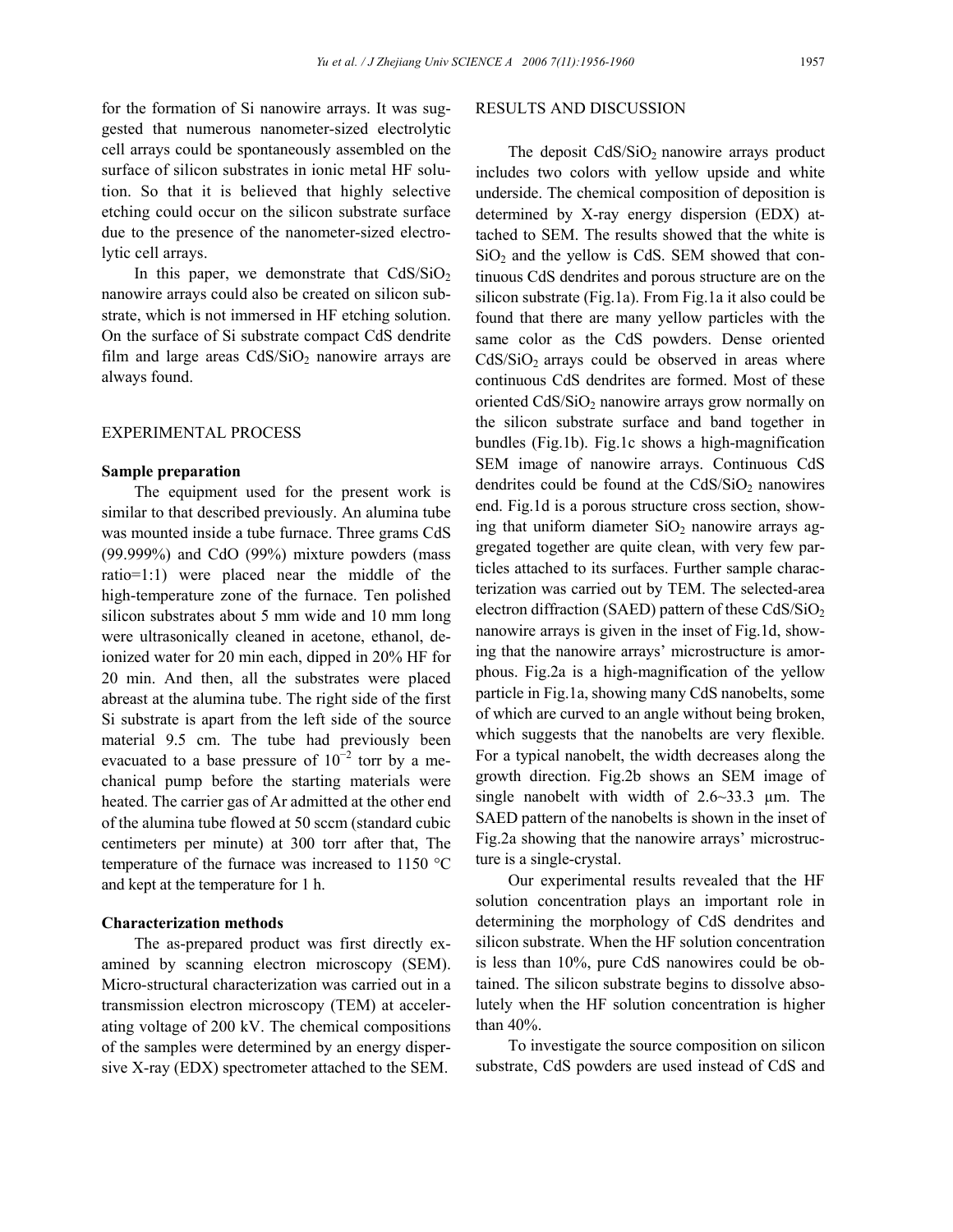

**Fig.1 (a) SEM micrograph of CdS dendrites grown on silicon substrates; (b) Porous structure formed under the compact CdS dendrites; (c) Low magnified SEM images of the oriented CdS/SiO2 nanowire arrays; (d) High magnified SEM images of the oriented CdS/SiO2 nanowire arrays, the inset is the selected-area electron diffraction pattern** 



**Fig.2 (a) SEM image of CdS nanobelts, the inset is the selected-area electron diffraction pattern; (b) SEM image of a single CdS nanobelt** 

CdO mixture powders. The results showed that silicon is also etched. This means that there is interaction between CdS and silicon substrate.

Densely oriented  $CdS/SiO<sub>2</sub>$  arrays are always produced during CdS dendrites deposition. In other words, a continuous CdS dendrite greatly hinders the formation of  $CdS/SiO<sub>2</sub>$  arrays because CdS dendrites generally cause uniform etching of silicon substrate. In our experiment, it was obvious that CdS dendrites precipitate on the silicon substrate during evaporation of CdS and CdS powder. Silicon substrates are not treated with metallic ion contained in HF solution, but are dipped in 20% HF for 20 min for cleaning. Consequently, there is a small quantity of HF remaining on the silicon substrate surface. When CdS and CdO mixture powders are during the course of thermal evaporation, decomposition and ionization would take place: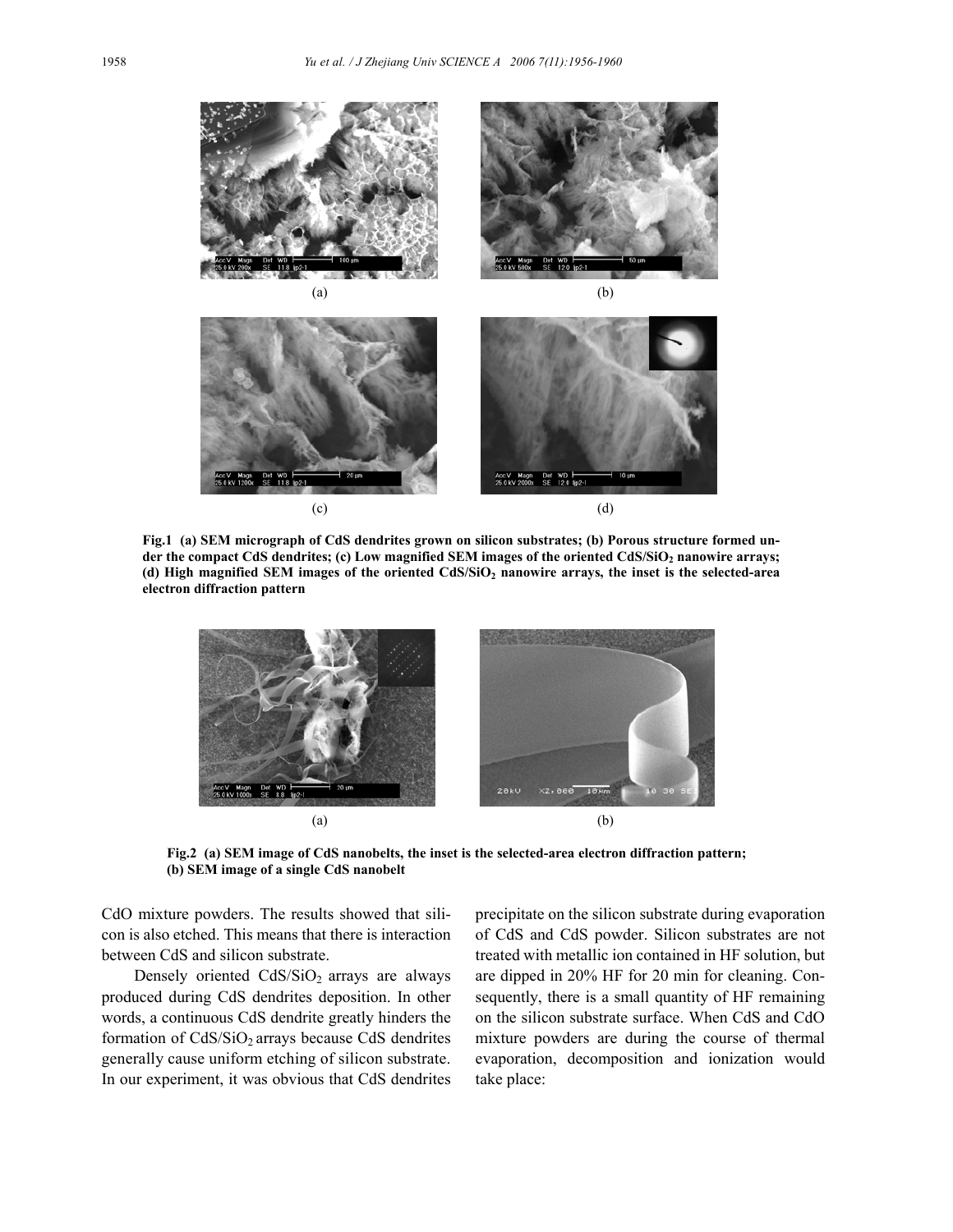\n
$$
\text{CdS}(g) \rightarrow \text{Cd}^{2+}(g) + \text{S}^{2-}(g),
$$
\n

\n\n $\text{CdS}(s) \rightarrow \text{Cd}(g) + \text{S}(g),$ \n

\n\n $\text{CdO}(g) \rightarrow \text{Cd}^{2+}(g) + \text{O}^{2-}(g),$ \n

\n\n $\text{CdO}(g) \rightarrow \text{Cd}(g) + \frac{1}{2}\text{O}_2(g).$ \n

\n\n $\text{(4)}$ \n

Therefore, both HF and  $Cd^{2+}$  are on the silicon substrate surface.

In order to interpret the above phenomena, one needs to look carefully into the etching process of a silicon wafer. It is well known that metal deposition on silicon is initiated by electrochemical reduction of metal ions, a process driven by the difference between the electron quasi Fermi energy in the silicon and the redox energy level of  $Cd^{2+}$ . The mechanism for  $Cd^{2+}$ reduction is elucidated by aligning the silicon bands with the redox levels of  $Cd^{2+}$ , which requires nucleation of nanometer-sized Cd precipitates on the silicon substrate. At the first stage of deposition, deposition begins through the formation of randomly distributed Cd nuclei on the silicon substrate surface, showing exclusion areas around preferential nucleation at kink sites. At long deposition times, these metal nuclei have a strong tendency to coalesce and form continuous compact metal films. With the assistance of HF, nanometer-sized Cd nuclei are distributed on the silicon substrate surface in the early stage and possibly form Cd nuclei arrays. According to the mechanism of "self-assembling nanoelectrochemistry", these Cd nuclei and the surrounding areas will spontaneously form free-standing microscopic electrolytic cell arrays on the silicon surface if no coalescence occurs. These free-standing microscopic electrolytic cell arrays will not coalesce if abundant CdS dendrites could be produced. At high temperature, Cd nuclei react with S to form CdS. Finally, these microscopic electrolytic cell arrays will lead to highly selective etching of silicon substrates to form  $CdS/SiO<sub>2</sub>$ nanowires.

Our method is based on the physical evaporation of CdS and CdO mixture powders, it was surprising that  $CdS/SiO<sub>2</sub>$  nanowire arrays were synthesized, which suggests that CdS reacts with silicon substrate. Using a simple thermal evaporation method, CdS nanobelts and nanowires were synthesized on tungsten substrates by Dong and Jiao (2003). In order to study the effects of substrate composition on CdS nanostructure growth, silicon and porous Si were used instead of tungsten. The results showed that substrates do affect the growth of CdS nanobelts and nanowires. When Si and porous Si were used as the substrates and the other growth conditions were kept the same as before,  $SiO<sub>2</sub>$  and  $CdS/SiO<sub>2</sub>$  composite nanobelts and nanowires were formed. They believed that it is Si from substrate that affects the formation of CdS nanostructures and results in the formation of  $SiO<sub>2</sub>$ and  $CdS/SiO<sub>2</sub>$  nanobelts and nanowires. In our experiment, we deduced that it is the formation of CdS dendrites that accelerate the selective etching of silicon substrate, which is caused by the formation of the metal-silicide coming from the interaction between Si from silicon substrate and Cd. There is relatively strong chemical bond present in this metal-silicide, which suggests that Cd is always present in the form of metal-silicide. According to observations of Auger electron kinetic energy, we believe that Cd gets some charge from Si in the process of metal-silide formation, which can be interpreted by electron arrangement structure and electronegativity of Cd and Si. The electronegativity of Cd and Si are 1.69 and 1.90 respectively, which indicates that their ability to gain electron is close. The outer space electron structure of Cd and Si are  $4d^{10}5s^2$  and  $3s^23p^2$ . Electron at 3p of Si could transfer to 5p of Cd when there is interaction between Cd and Si so as to produce steady electron structure. As a result, Si from silicon substrate must be reacted with Cd.

# **CONCLUSION**

(1)  $CdS/SiO<sub>2</sub>$  nanowire arrays have been synthesized by thermal evaporation of CdS and CdO mixture powders.

(2) Experimental results indicated that the simultaneous growth of CdS dendrites plays an important role in the formation of  $CdS/SiO<sub>2</sub>$  nanowire arrays.

(3) The mechanism for  $CdS/SiO<sub>2</sub>$  nanowire arrays growth was in good agreement with "selfassembling nanoelectrochemistry".

(4) In the thermal evaporation process, interaction between Si from silicon substrate and Cd occurs.